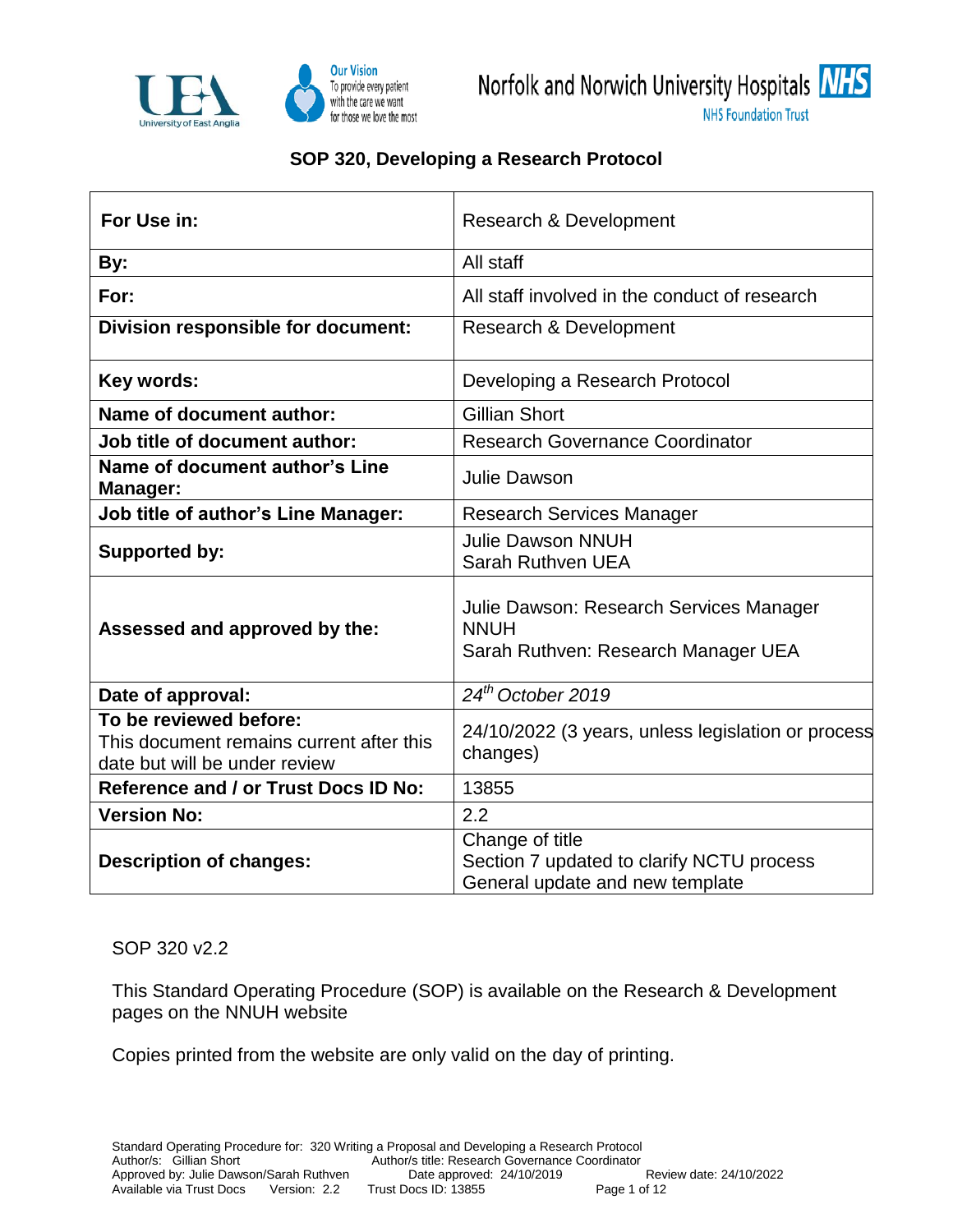## **1. Contents**

| Section                                                                                                                         | Page           |
|---------------------------------------------------------------------------------------------------------------------------------|----------------|
| 1. Contents                                                                                                                     | $\overline{2}$ |
| 2. Definitions of Terms Used / Glossary                                                                                         | $\overline{2}$ |
| 3. Scope                                                                                                                        | $\overline{2}$ |
| 4. Introduction                                                                                                                 | 3              |
| 5. Rules                                                                                                                        | 3              |
| 6. Procedure for NNUH                                                                                                           | 4              |
| 7. Procedure for UEA and NCTU                                                                                                   | 5              |
| 8. Appendix 1 - Guidance for protocol structure for non<br><b>CTIMPs</b>                                                        | 6              |
| 9. Appendix 2 - Requirements for a protocol structure for 10<br><b>CTIMPs and/or Medical Device Trials and Further Guidance</b> |                |
| 10. Approval                                                                                                                    | 13             |
| 11. Reason for Update & Training Implication                                                                                    | 13             |

# **2. Definitions of Terms Used / Glossary**

| <b>CI</b>    | Chief Investigator                                            |  |  |
|--------------|---------------------------------------------------------------|--|--|
| <b>CTA</b>   | <b>Clinical Trials Agreement</b>                              |  |  |
| <b>CTIMP</b> | Clinical Trial of an Investigational Medicinal Product        |  |  |
| <b>EU</b>    | <b>European Union</b>                                         |  |  |
| <b>GCP</b>   | <b>Good Clinical Practice</b>                                 |  |  |
| <b>HRA</b>   | <b>Health Research Authority</b>                              |  |  |
| <b>NCTU</b>  | <b>Norwich Clinical Trials Unit</b>                           |  |  |
| <b>NNUH</b>  | Norfolk and Norwich University Hospitals NHS Foundation Trust |  |  |
| R&D          | <b>Research and Development</b>                               |  |  |
| <b>SOP</b>   | <b>Standard Operating Procedure</b>                           |  |  |
| <b>UEA</b>   | University of East Anglia                                     |  |  |

## **3. Scope**

This SOP describes the process for writing health care research proposals and protocols by researchers at NCTU, UEA and NNUH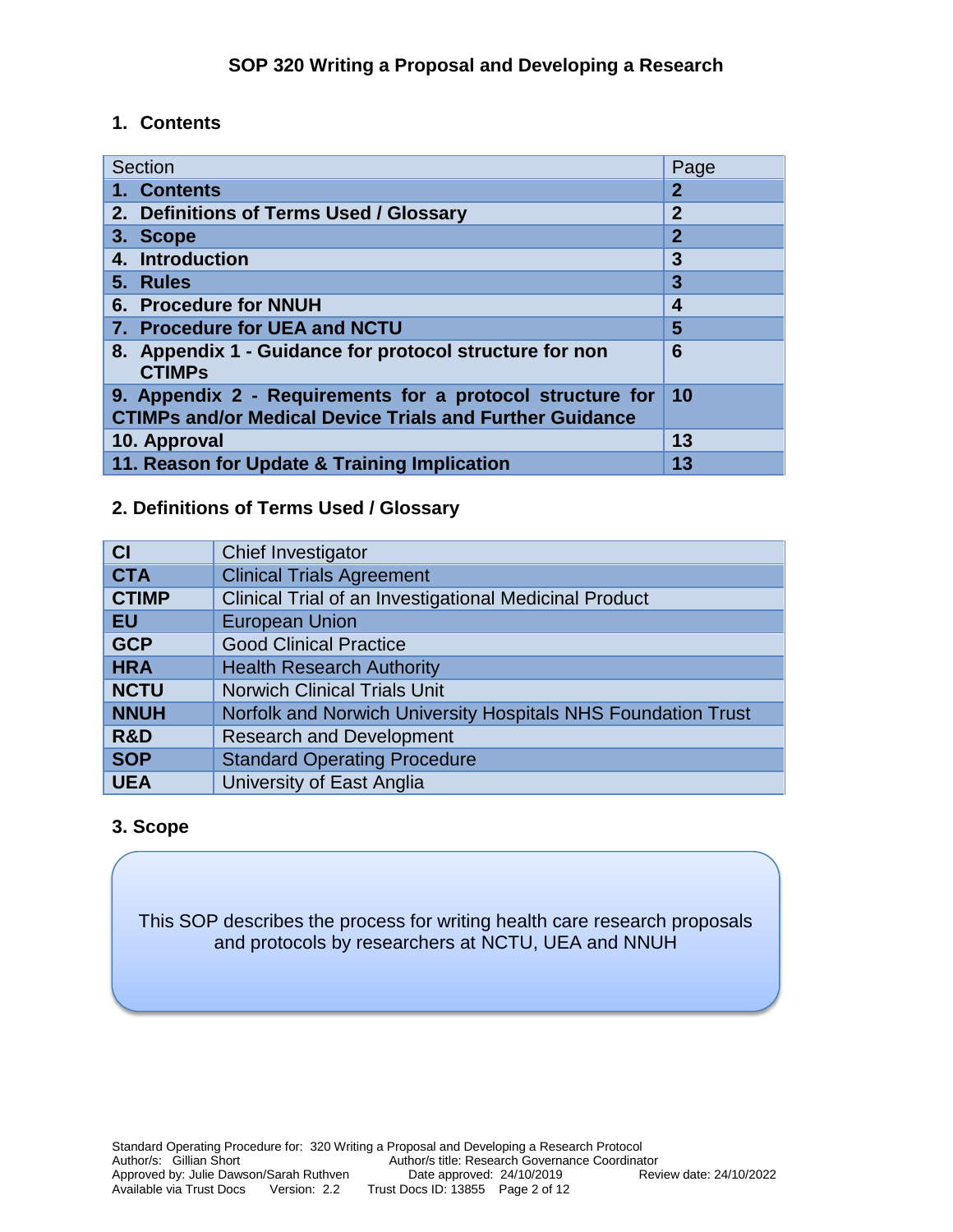#### **4. Introduction**

This process aims to ensure the research team has the correct guidance to enable production of protocols for research studies. Research is carefully designed to safeguard the health and safety of the participants in compliance with the conditions and principles of Good Clinical Practice (GCP) and the applicable EU guidelines and regulations.

#### **5. Rules**

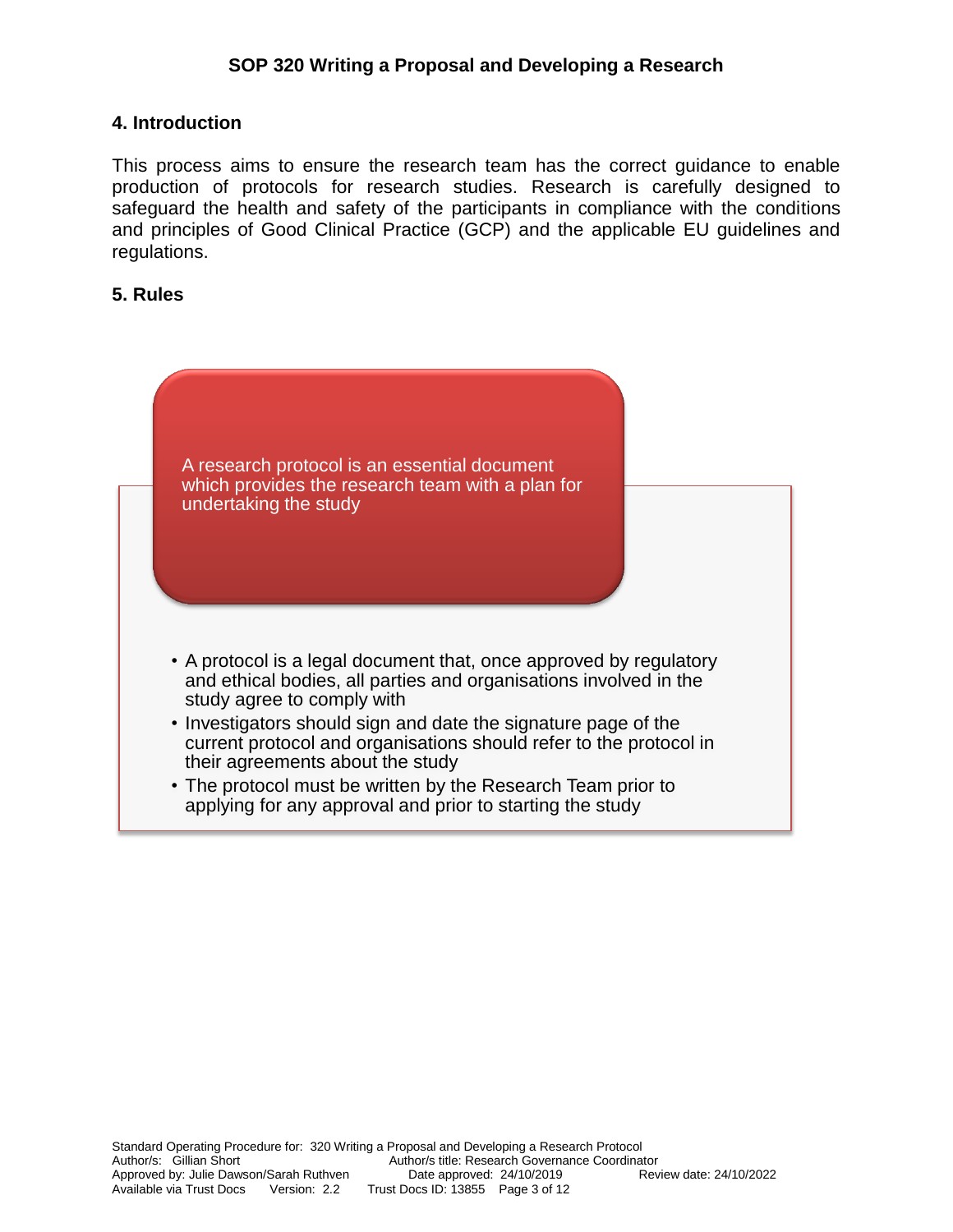

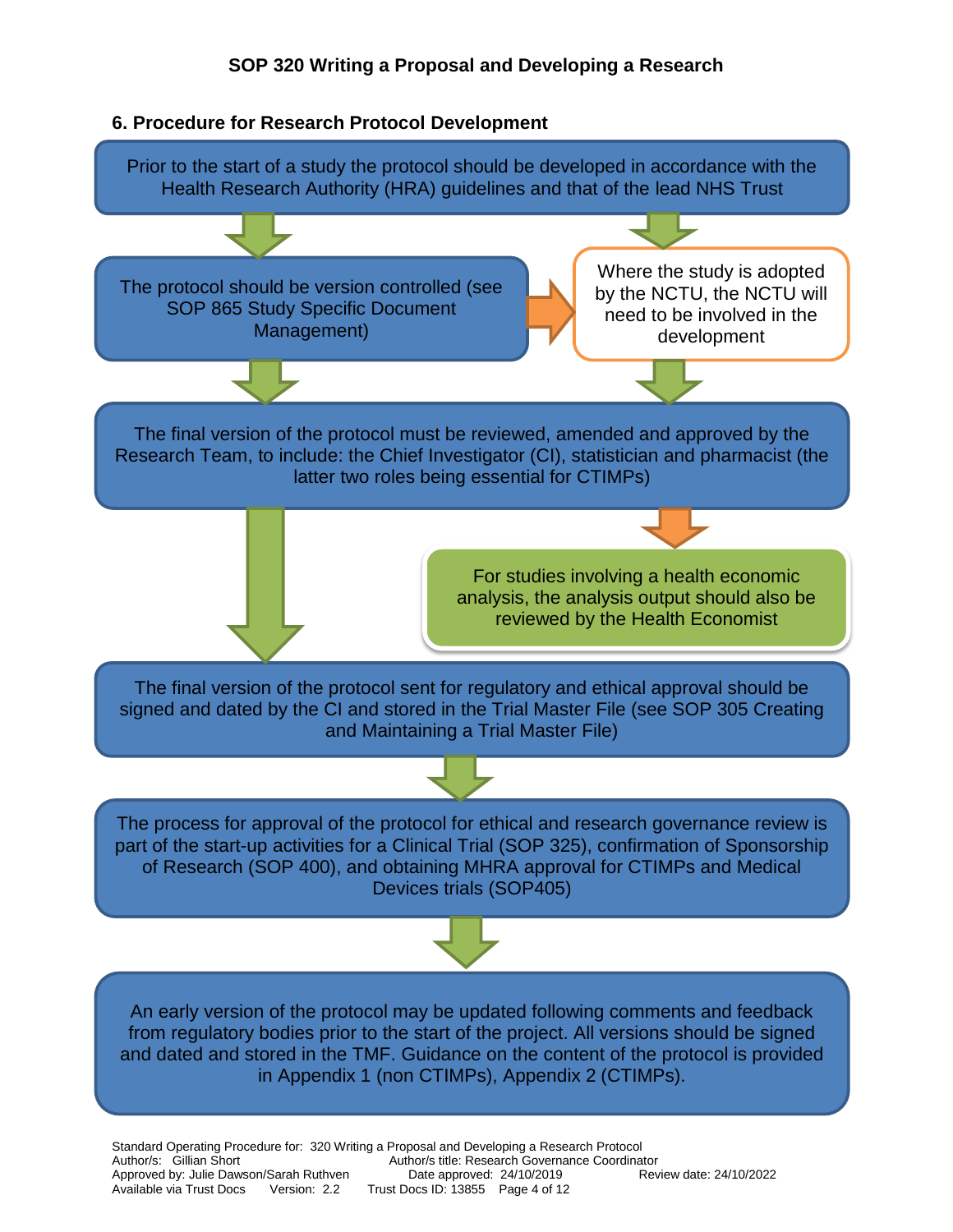### **The process for seeking approval for amendments to the research protocol is**

**Detailed in:**

- SOP 215 (Research Study Amendments)
- SOP 405 (Obtaining and Maintaining Medicines and Healthcare Products Regulatory Approvals Agency (MHRA) Approval for a Clinical Trial).

## **7. Procedure for UEA and CTU**

Procedure will be as defined in the local working practice documentation.

Where the CTU has delegated responsibility for developing the research protocol; the CTU research protocol template maybe used; with Sponsor approval.

## **8. Appendix 1 Guidance for protocol structure for non CTIMPs**

## **Protocol Identification, code number, version numbers and dates, signatures**

Protocol code number

- A protocol code number is unique for each study and required on each protocol
- The Sponsor must have input into the code used

#### Protocol version number and dates

- Allocate version numbers and dates for protocols during the drafting process
- The final protocol that is submitted to the ethics committee should be numbered as version 1.0 and dated with the date of finalisation
- If protocol amendments are made, the protocol version number and date must be updated

#### Protocol signature

- The protocol and amendments must be signed by the Sponsor
- Provide name and title of person(s) authorised to sign the protocol and a signature and date block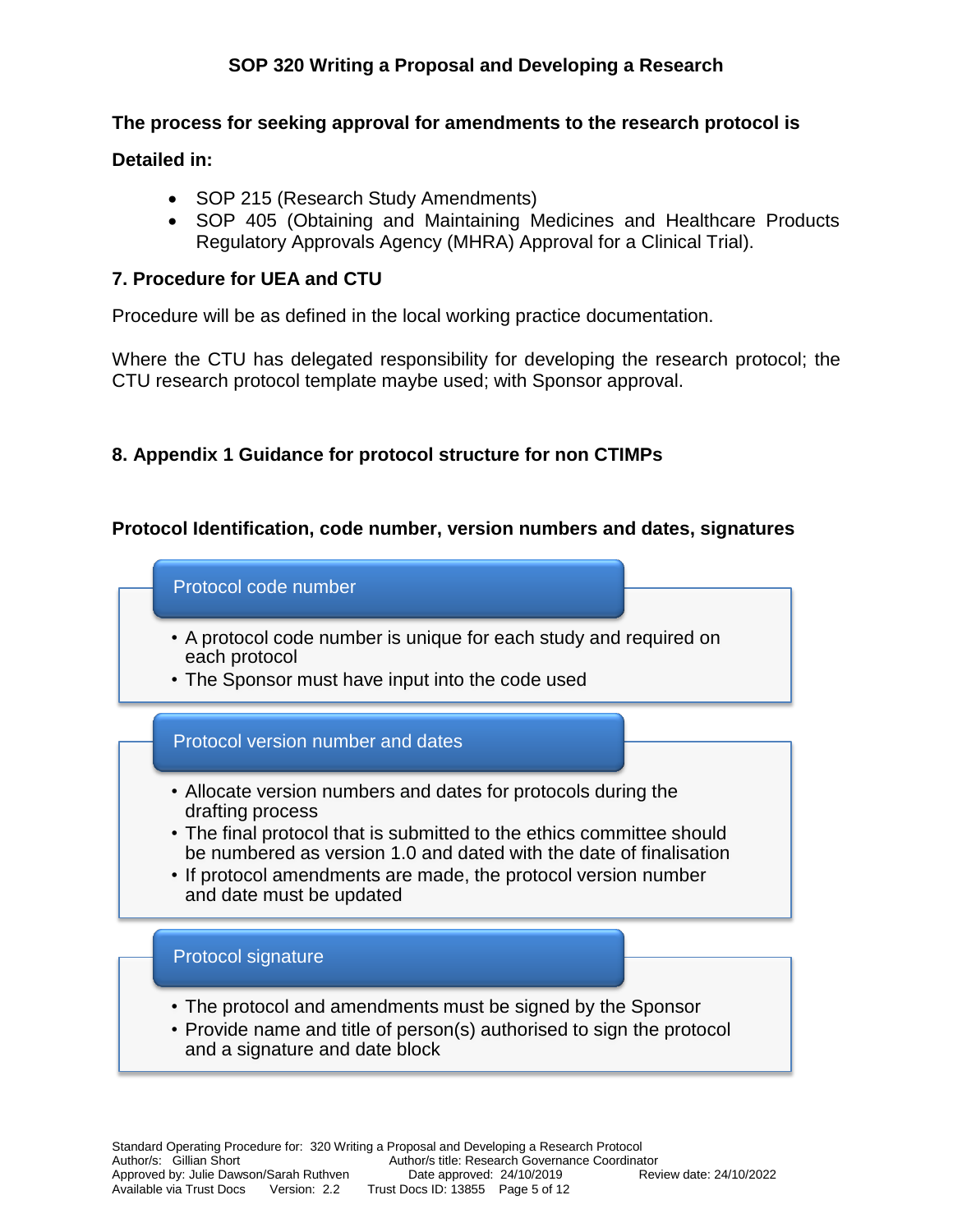## **Protocol requirements:**

## **a) Title:**

The title clearly identifies the study and contains a brief description of the study design and objectives.

## **b) Investigators:**

List everyone who has made a material contribution to the design of at least one component of the study.

Include name and contact details.

## **c) Abstract/Summary**

Summarise the objectives of the study.

Give a brief outline of the design and methods.

## **d) Introduction**

Outline the background to the research; include a critical review of the current knowledge or literature, including published and unpublished work in the area.

Gaps in the evidence should be identified; as should the potential value of furthering knowledge in this field, such as theoretical or practice based applications of the potential research outcomes.

An explanation of the reasons for undertaking the work should be included in this section, incorporating a reflective stance whereby the researcher/s reflect upon their reasons for undertaking the research and interest in the field.

## **e) Objectives:**

Outline broad objectives that should follow on from the identified gaps in the literature and rationale for the study.

Stated objectives should allow for unexpected emergent findings to be incorporated as part of the research findings.

## **f) Study Design:**

Provide summary of study design which will answer particular research question.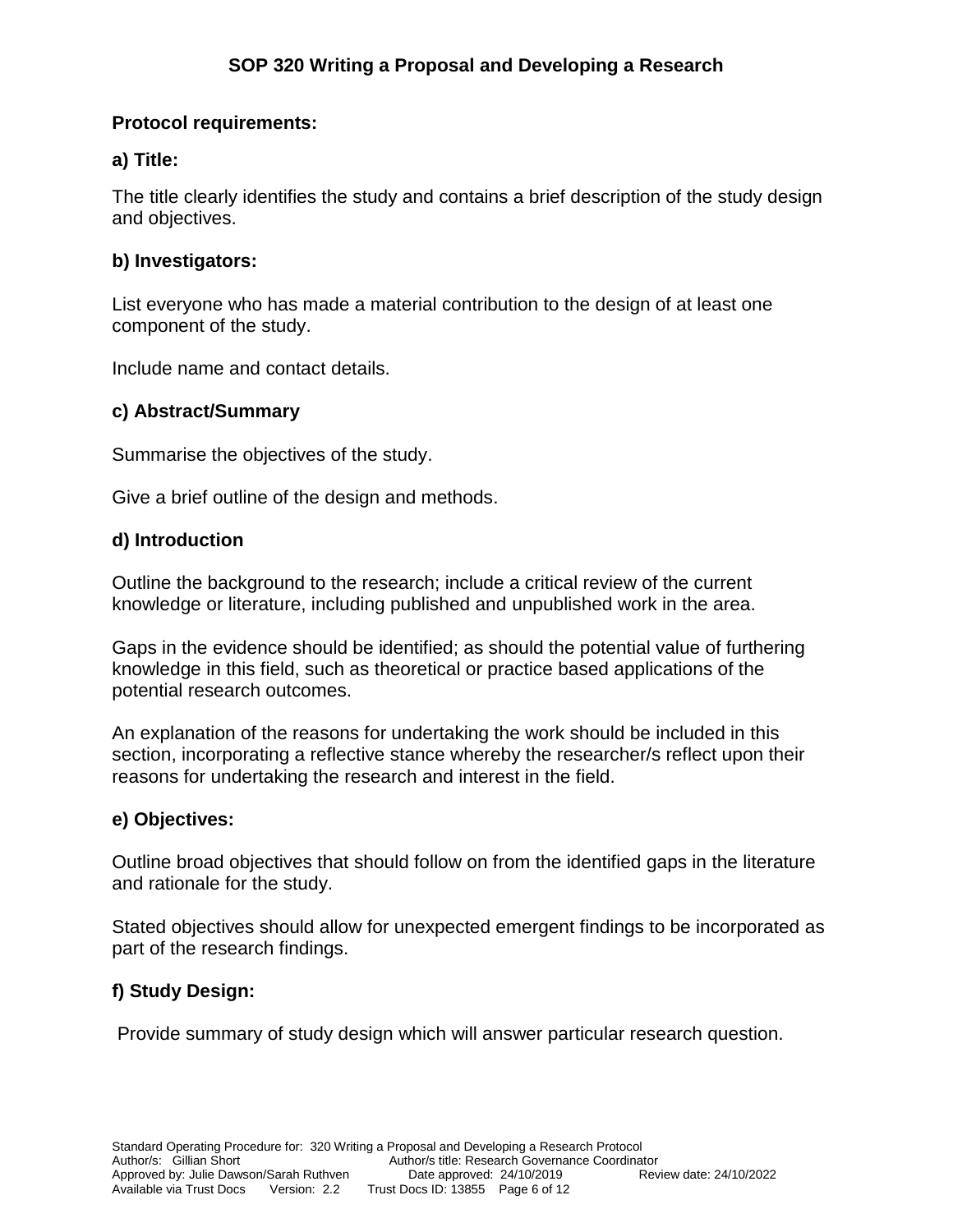## **g) Location of study:**

What is the location of the study and any specific tasks.

## **f) Participants:**

Information regarding participants should be provided:

- Expected study population, including a rationale of why they are relevant to your research question(s).
- Methods by which participants will be identified and recruited and what criteria will be used for deciding whether or not individuals are eligible to participate.
- Expected sample size and justification.
- Nature of expected adverse events along with the reporting procedures that will be used.
- Assessment and follow up requirements
- End of the study schedule and requirements
- Consent process and relevant timelines
- Issues such as the potential transferability of results to alternative populations.

## **h) Sampling methods:**

Sampling methods and justifications may be framed in terms of gaining access to particular populations, or in terms of fit with the research design.

## **i) Methods of data collection:**

- What data will be collected
- Reason for data collection
- Method of collection
- Schedule for collection

## **j) Data Management & Analysis**

- Method of data recording
- Collection
- Management and access
- Statistical Analysis Plan (SAP) including assumptions of analysis
- Data analysis package
- Reporting of data and statistical analysis results
- Electronic data capture, analysis and reporting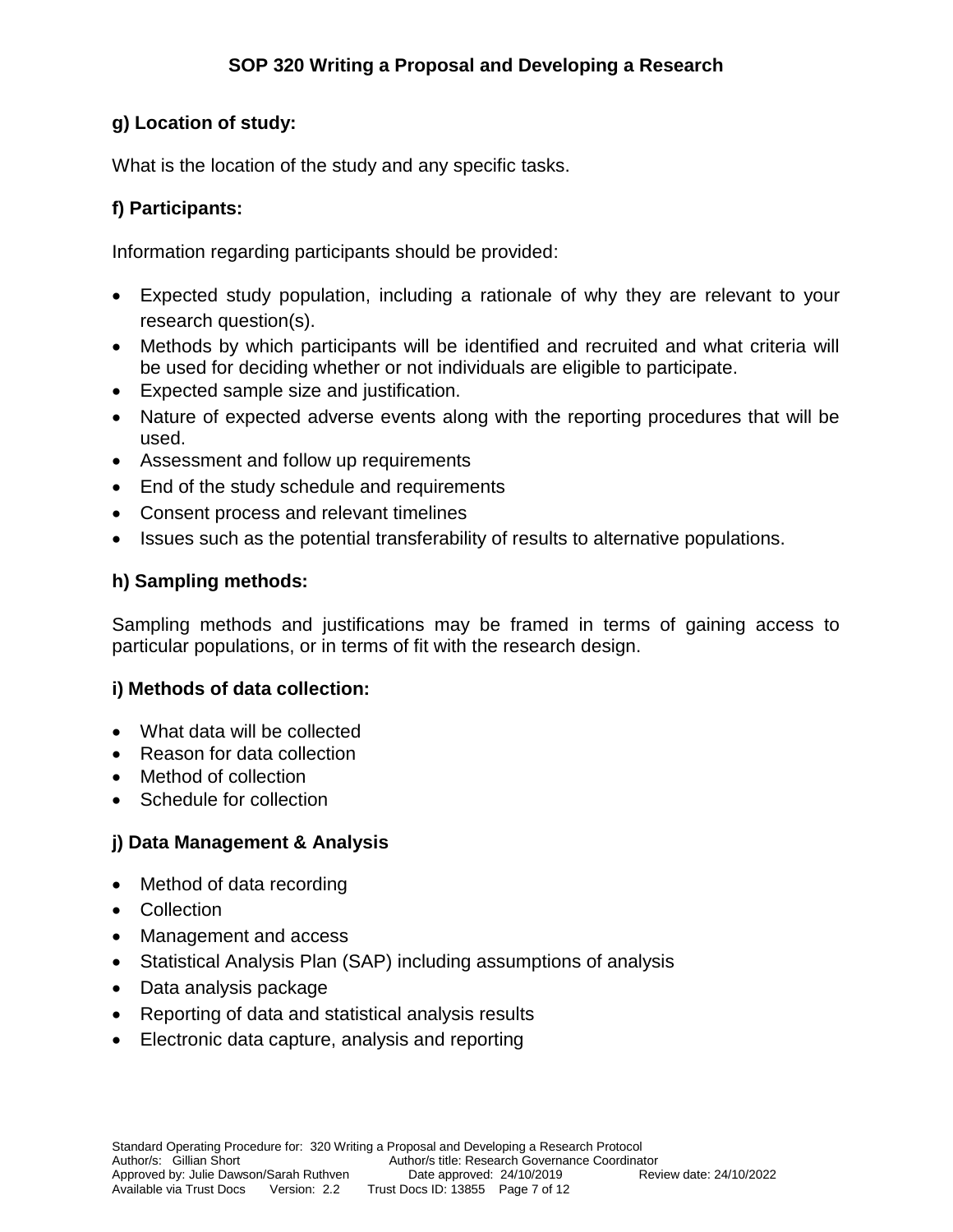## **k) Study Administration & Ethical Issues**

- Arrangements for the day-to-day management of the study.
- Methods by which the participants' interests will be safeguarded. For example; the process of risk limitation; how you will maintain confidentiality or anonymise participants' data and how you will deal with any apparent psychological harm
- State whether there has been user involvement in design of the study, and whether user involvement will be incorporated as an ongoing aspect of the research.
- State whether you have adhered to any set of ethical quidelines
- Any proposal should clearly state who is funding the research study and what interest they have in its outcome.
- Confirm the sponsorship arrangements for the study.

# **l) Resource Requirements:**

- Resource implications to the host organisation
- Other departments
- Outline the timetable/schedule of the research and costs.

## **m) Study Plan:**

A study plan or flow chart showing a brief summary of the order, site and timing of all procedures may be included.

## **n) Supervision for student projects:**

The protocol should name any individual(s) who will supervise the research project and the intended arrangements for the supervision.

## **o) Dissemination & Outcome (SOP 340 Clinical Trial reporting):**

## **Reporting of study findings:**

- Publish or present the findings including any report of findings to the participants.
- Any implications for future practice and theoretical knowledge advancement should also be suggested.

## **p) Archiving of study records and data (SOP 900 Archiving, retrieval and destruction of Research Documents):**

- Location of archive for principal location, vendor and site locations
- Period of archiving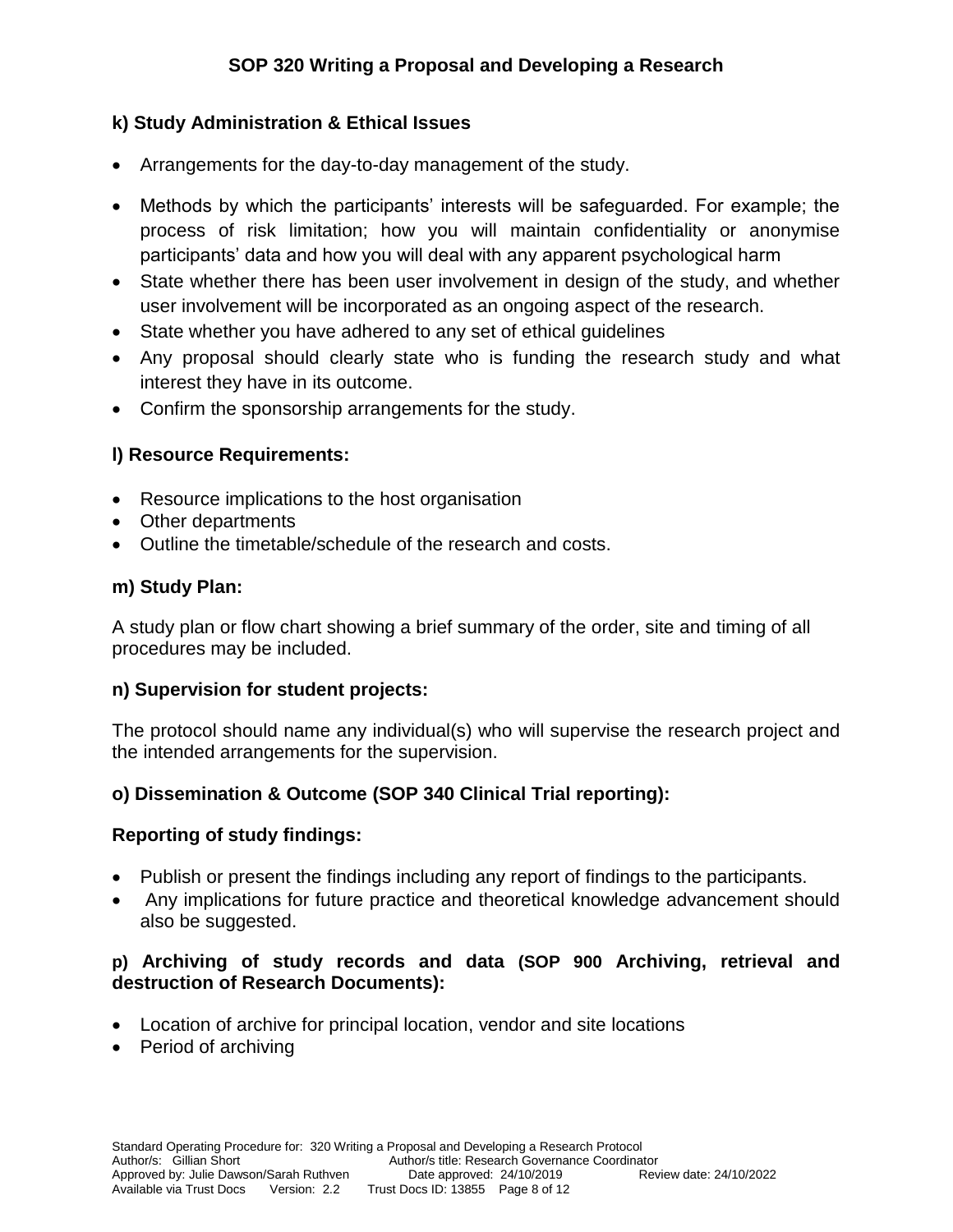#### **9. Appendix 2 Requirements for a protocol structure for CTIMPs and/or Medical Device Trials and Further Guidance**

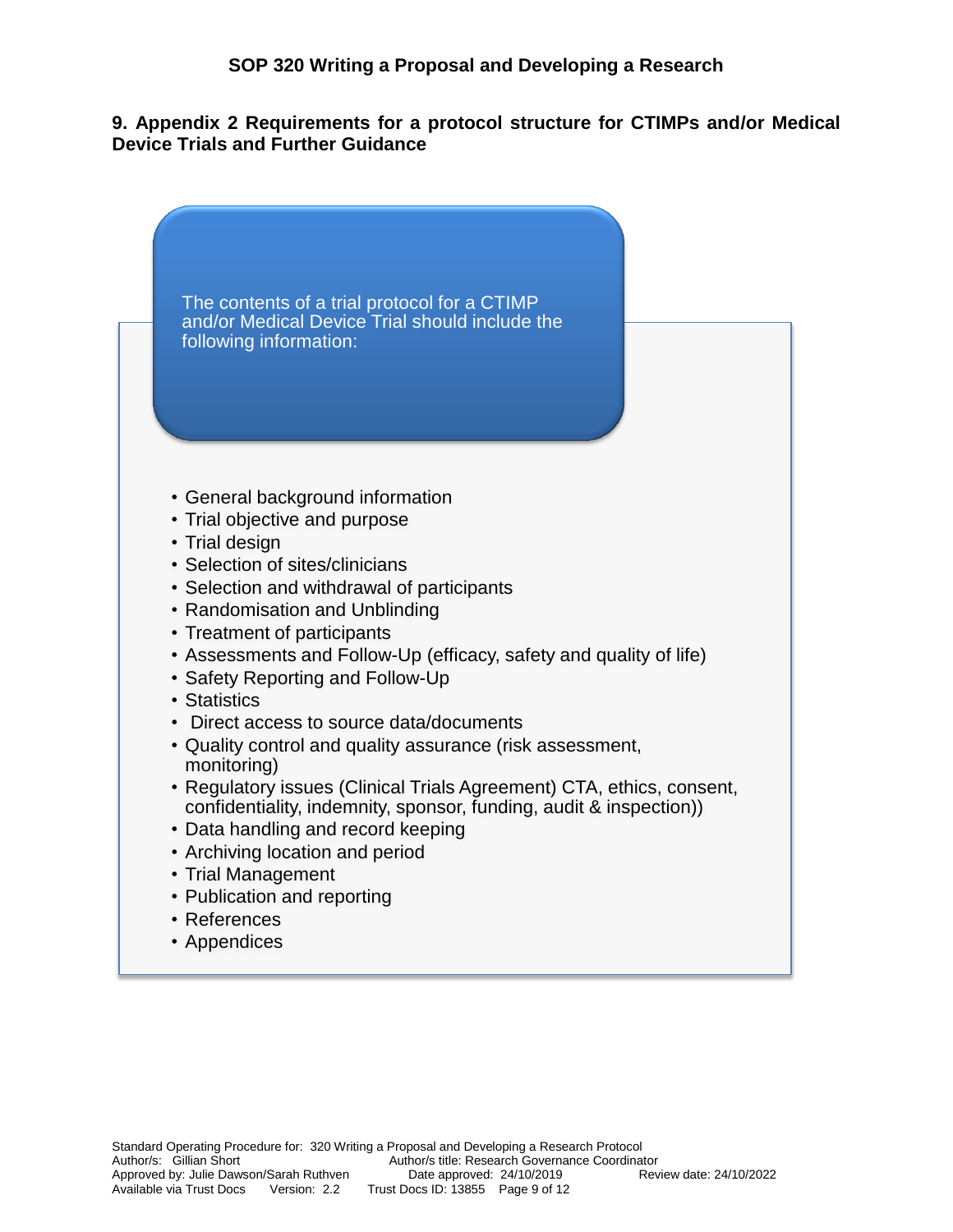### **Protocol identification: code number, version number and dates, signatures**

#### Protocol code number

- A code unique number is required on each protocol
- The protocol code number should be in place when the EudraCT number is issued
- Previous code numbers for other trials must not be used; e.g. trial acronym and year (MAG98) or the ISRCTN number

#### Protocol version number and dates

- Allocate a version number and version dates to protocols during the drafting process
- The final protocol that is submitted to the ethics committee should be numbered as version 1.0 and dated with the date of finalisation
- If protocol amendments are made, the protocol version number and date must be updated

#### Protocol signature

- The protocol and amendments must be signed by the Sponsor
- Provide name and title of person(s) authorised to sign the protocol and a signature and date block

#### **a) Other General Information:**

- Provide names & addresses of key study personnel
- Provide names & addresses of clinical laboratories, drug supply organizations and any other institutions involved in the trial.

#### **b) Other guidance for good protocol development:**

Include Risk Assessment for the study (SOP 700 Risk Assessment and SOP 725 Capacity, Capability and Risk Assessment).

#### **c) Safety Reporting:**

ICH GCP requires that both investigators and sponsors follow specific procedures when reporting adverse events/reactions in clinical trials involving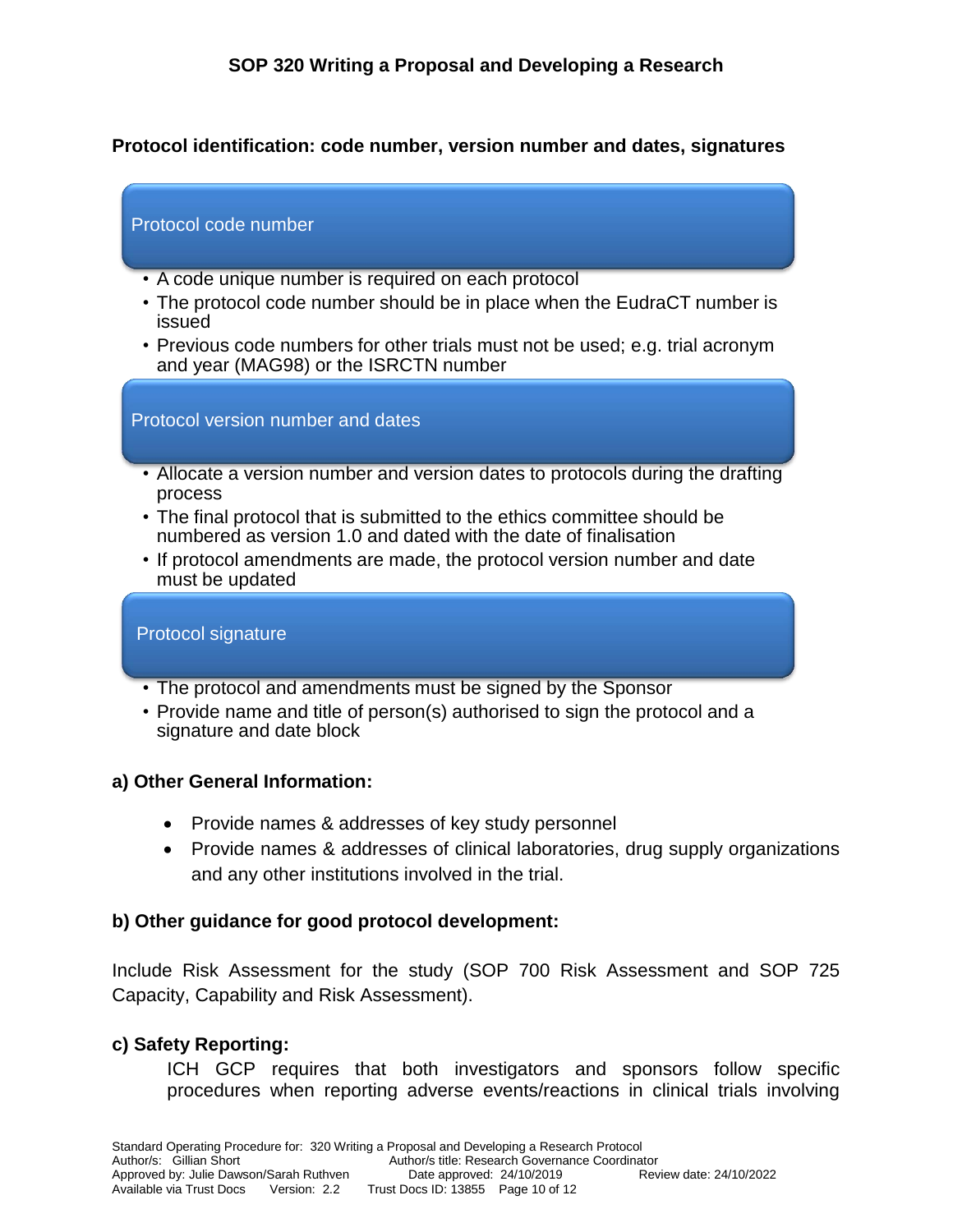### **SOP 320 Writing a Proposal and Developing a Research**

IMPs. These procedures should be described un-ambiguously in the safety section of the protocol and may require additional documents that should be referred to in this section e.g.:

- The trial safety management plan (SmPC)
- Reference Safety Information (RSI)
- The Sponsor is responsible for providing this information for this section.

See SOP 205 Adverse Events: Identifying, Recording and Reporting for CTIMPs and Device Trials.

d) Protocol amendments:

See SOP 215 Research Study Amendments.